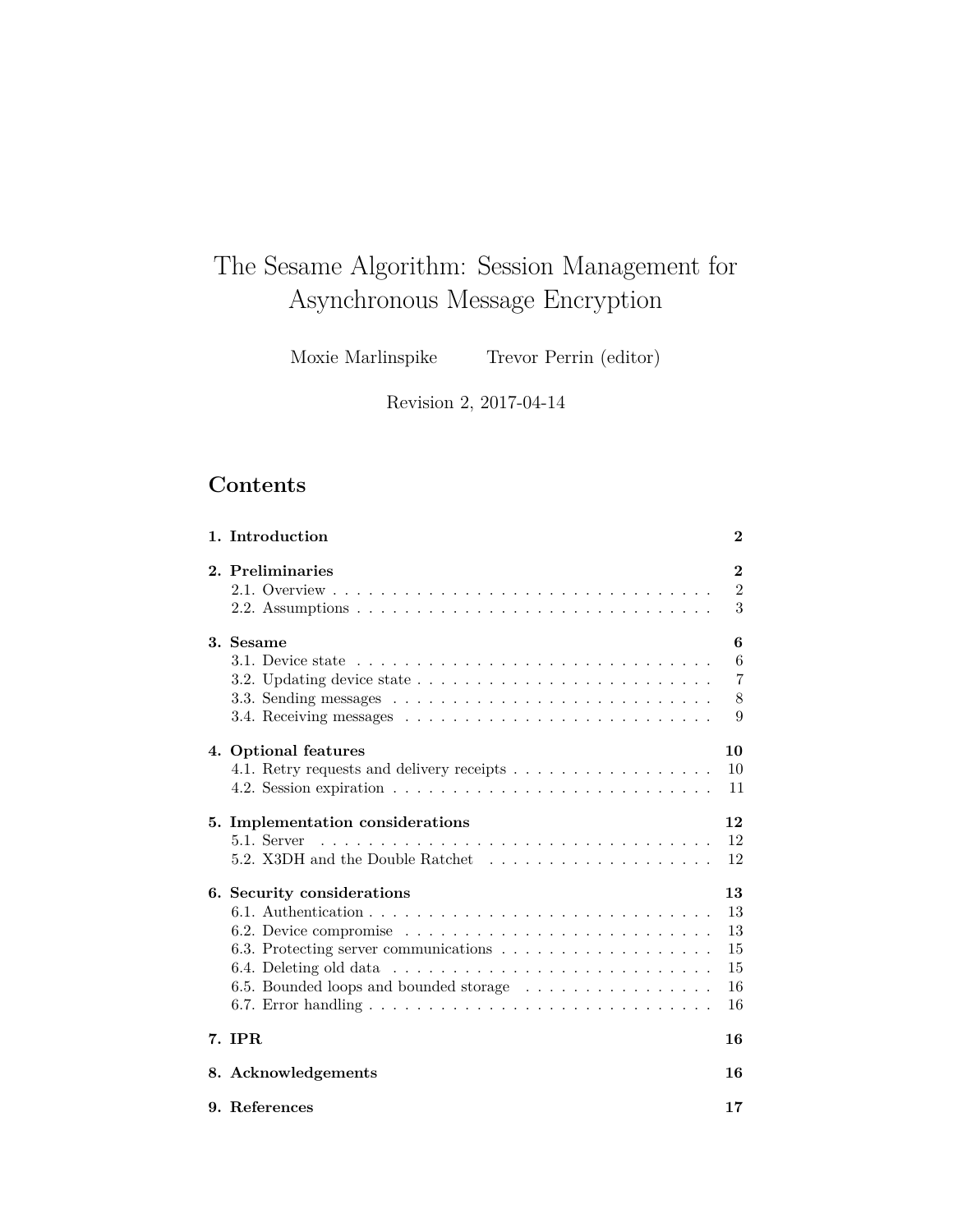### <span id="page-1-0"></span>**1. Introduction**

This document describes the Sesame algorithm for managing message encryption sessions in an asynchronous and multi-device setting.

Sesame was designed to manage Double Ratchet sessions created with X3DH key agreement [\[1\]](#page-16-1), [\[2\]](#page-16-2). However, Sesame is a generic algorithm that works with any session-based message encryption algorithm that meets certain conditions.

### <span id="page-1-1"></span>**2. Preliminaries**

### <span id="page-1-2"></span>**2.1. Overview**

Asynchronous key agreement protocols like X3DH enable one party to create a message encryption session and use that session to encrypt an initial message to a recipient, even if the recipient is offline [\[1\]](#page-16-1). The recipient can later retrieve the message and use it to calculate a matching session which is used to decrypt the message.

Ratcheting algorithms like the Double Ratchet allow these two parties to update session keys as they communicate, for forward secrecy [\[2\]](#page-16-2).

Combining these algorithms in a practical context introduces some new concerns:

- Alice and Bob might each have several devices, so encrypting a message from Alice to Bob might require creating sessions from Alice's sending device to all of Bob's devices, and also to Alice's other devices (so they receive a copy of the message).
- Alice and Bob might add and remove devices, so they will have to add and delete sessions to handle these changes.
- Alice and Bob might simultaneously initiate a new session with each other, so that two new sessions are created. For the Double Ratchet to be maximally effective Alice and Bob must send and receive messages using matching sessions, so somehow they must agree on which matching sessions to use.
- Alice might choose to erase her device's session state, or restore from a backup, thus causing either her or Bob to possess orphaned sessions which no longer match one of the other party's sessions.

Any solutions to the above must consider that messages might be lost or arrive out-of-order, that clock synchronization is not reliable, and that attackers might compromise devices and/or interfere with communication.

The Sesame algorithm manages the creation, deletion, and use of sessions to support these requirements. A central idea is for each device to keep track of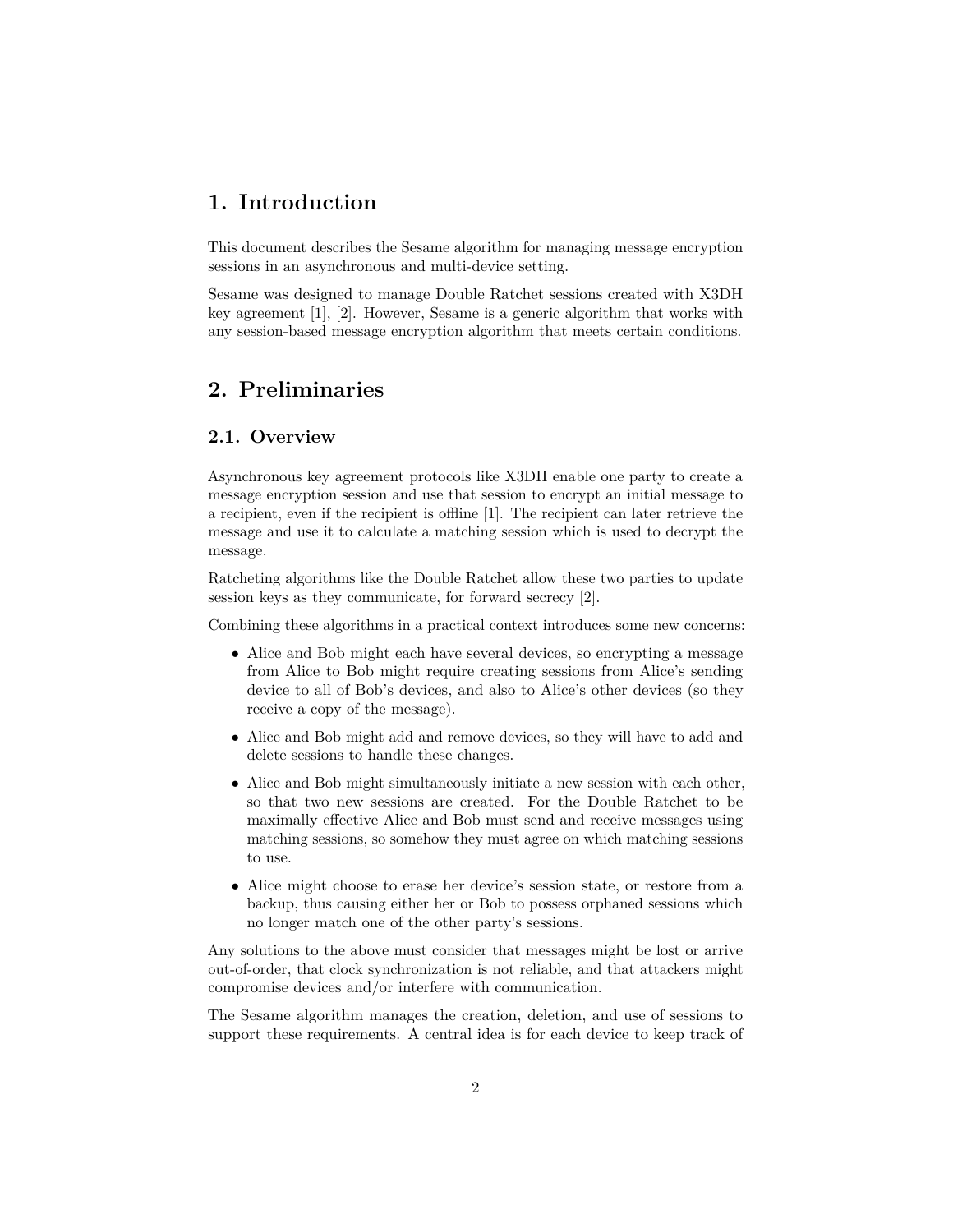an "active" session for each other device it is communicating with, and use the active session when sending to that device. When a message is received on an "inactive" session, that becomes the new active session. By this process each device converges on using a single session for each remote device it communicates with.

### <span id="page-2-0"></span>**2.2. Assumptions**

Sesame is based on the following assumptions:

#### **Server**

- There is a server which stores the current record of all users and devices.
- The server temporarily stores the messages that devices send to each other, until the messages are fetched.

#### **Users**

- At any point in time there is a set of users.
- Users might be added or deleted at any time.
- Each user has a *UserID* (e.g. a username or phone number).
- After a user is deleted, its *UserID* can be taken by a new user.

#### **Devices**

- At any point in time each user has a nonempty set of devices.
- Users can add or delete devices at any time.
- Each device has a *DeviceID* which is unique for the *UserID*.
- Devices can ask the server for information about other users and devices.
- Devices can maintain state, but at any point in time this state might be deleted in whole or part (e.g. by hardware failure or a user action), or rolled back to an earlier state (e.g. by restoring a backup).
- Devices have clocks that can measure elapsed time, but are not synchronized.

### **Mailboxes**

- The server stores a mailbox for each device.
- A mailbox holds a set of messages that were sent to the device.
- Messages are removed from the mailbox when fetched.
- Devices can send messages to other devices' mailboxes. The server stores the sending device's *UserID* and *DeviceID* alongside the message.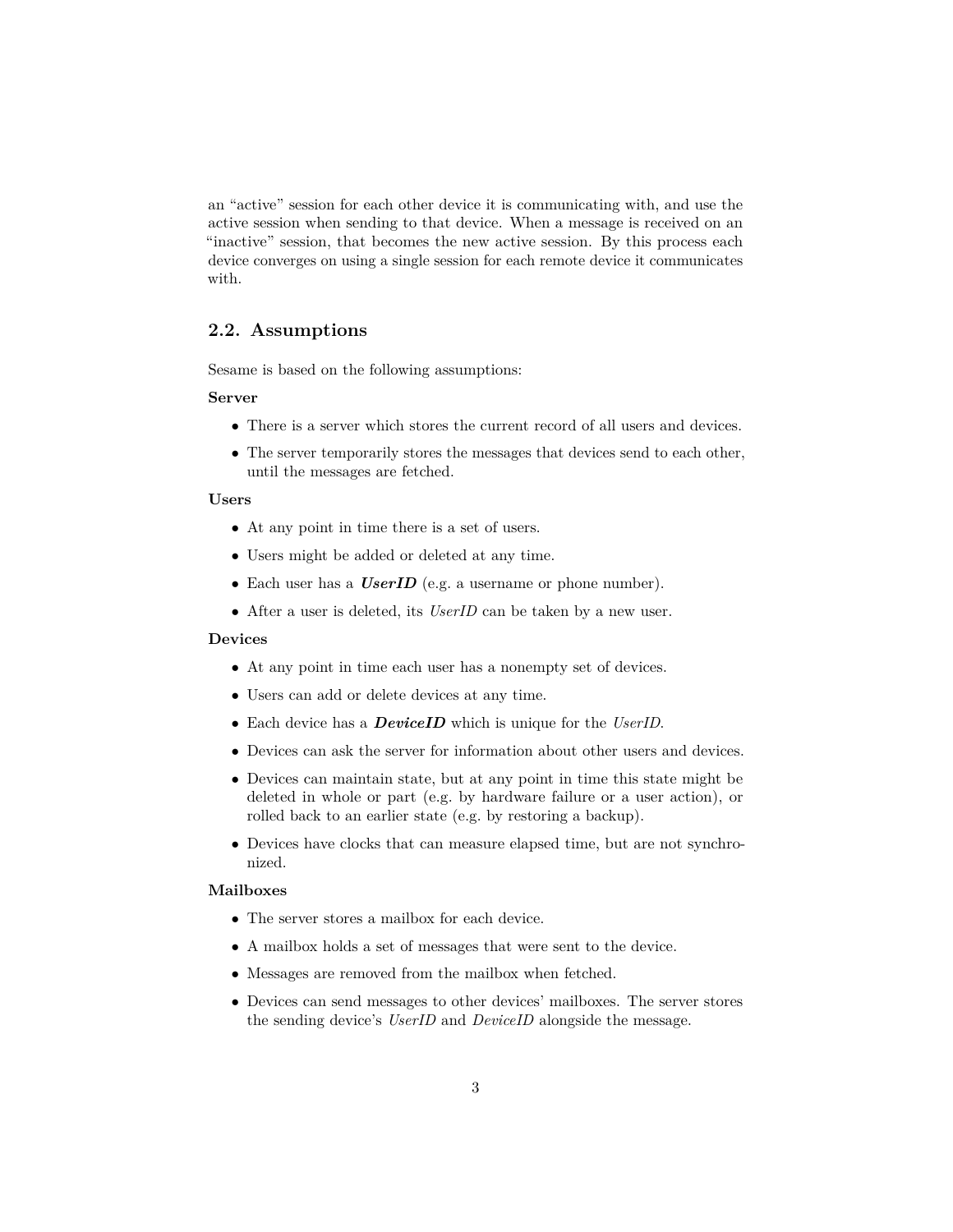- Devices can fetch messages from their own mailbox. The recipient device fetches the message and the sender's *UserID* and *DeviceID* from the server.
- Messages sent to a mailbox are unreliable in normal operation they may be corrupted, deleted, reordered, delayed, or duplicated before arriving at the mailbox.
- In normal operation, a message that hasn't arrived at a mailbox within some time interval (*MAXLATENCY* ) has been lost.
- Messages sent to a mailbox might be subject to adversary actions an attacker (including the server) might corrupt, delete, reorder, duplicate, or forge messages before they arrive at the mailbox.

#### **Sessions**

- Messages can be encrypted and decrypted using a session, which is some secret data stored by a device.
- Decrypting a message might fail (e.g. if the ciphertext has been tampered with or forged, and thus fails an authentication check).
- An encrypted message can only be decrypted using a **matching session**.
- There is some *SessionID* which uniquely identifies each session.
- A session might contain different data after encrypting or decrypting a message (e.g. keys might be deleted after they are used, for forward secrecy).

#### **Session creation for senders**

- Each device has an **identity key pair** consisting of a **public key** and **private key**.
- A device can create a new **initiating session** at any time.
- Creating an initiating session requires specifying the identity public key for the intended recipient device which will receive the matching session.
- Creating a new session might fail (e.g. the sending device may have to fetch and cryptographically authenticate parameters associated with the recipient device, such as **prekeys** [\[1\]](#page-16-1)).

#### **Session creation for recipients**

- All messages encrypted by an initiating session are **initiation messages**.
- All initiation messages contain the sending device's identity public key in an unencrypted header.
- Upon receiving an initiation message, the intended recipient device can create a matching session which is used to decrypt the initiation message.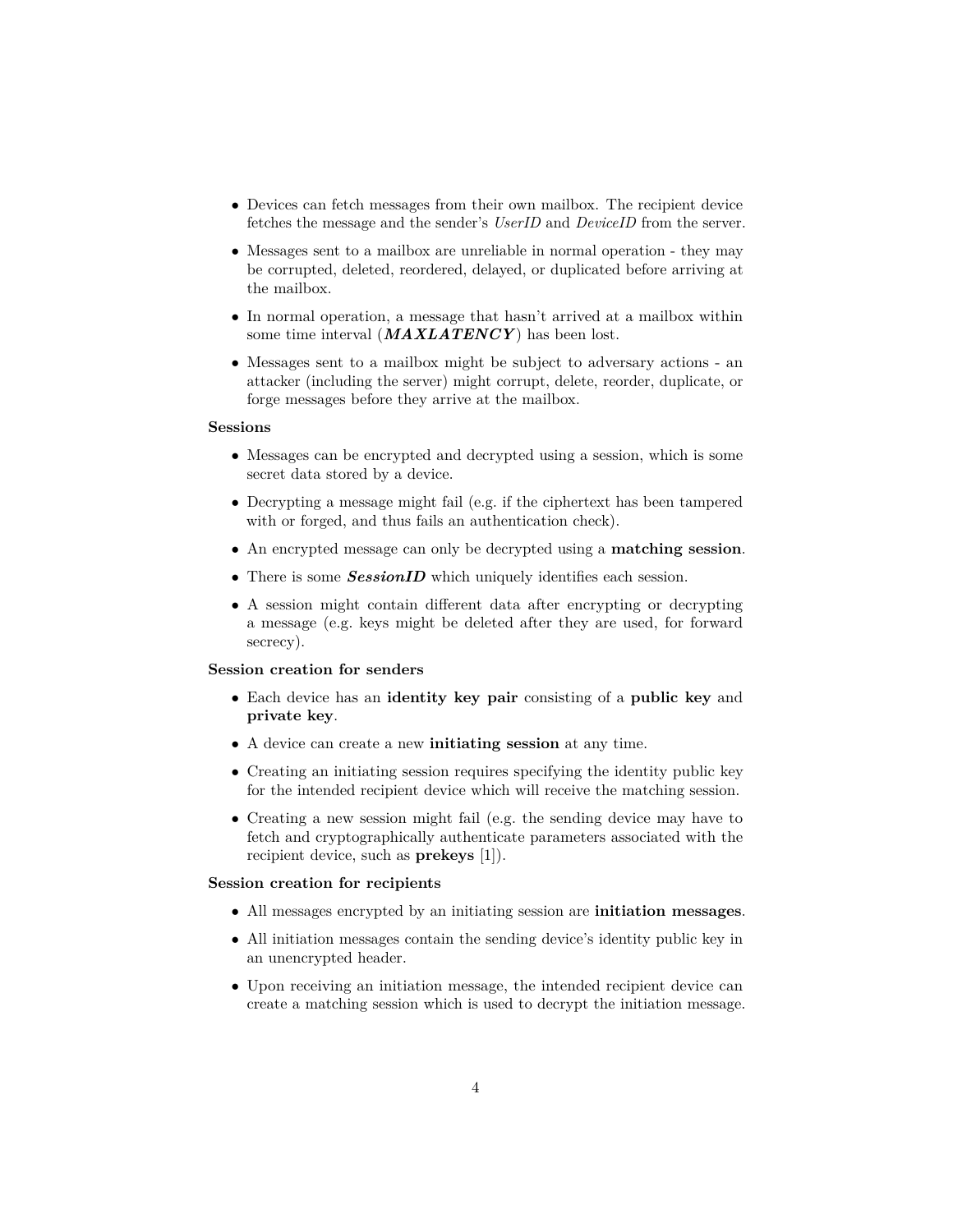- $\bullet\,$  Creating a matching session may fail (e.g. if cryptographic authentication of the initiation message fails).
- $\bullet\,$  Upon decrypting a message for the first time, an initiating session becomes a regular (non-initiating) session, and thus stops producing initiation messages.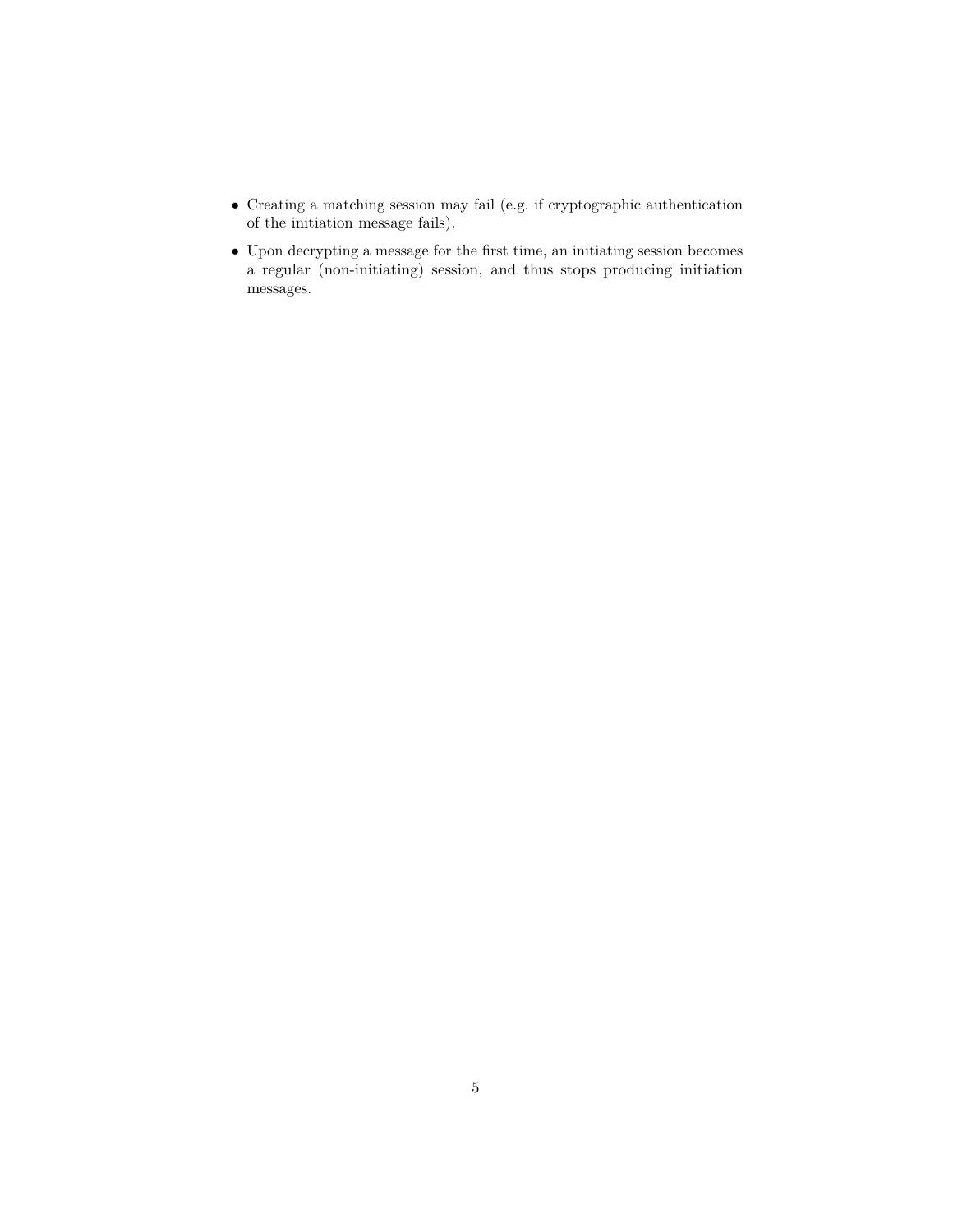### <span id="page-5-0"></span>**3. Sesame**

<span id="page-5-2"></span>The Sesame algorithm defines the state that each device stores, and the algorithms that use this state to send and receive encrypted messages.

### <span id="page-5-1"></span>**3.1. Device state**

Each device stores a set of *UserRecords* for its correspondents, indexed by *UserID*.

Each *UserRecord* contains a set of *DeviceRecords*, indexed by *DeviceID*.

Each *DeviceRecord* may contain an **active session** and/or an ordered list of **inactive sessions**.

Each device stores a *UserRecord* for its own *UserID*, but does not store a *DeviceRecord* for its own *DeviceID*. This *UserRecord* enables a device to send a copy of each outbound message to the user's other devices.

A *UserRecord* or *DeviceRecord* might be marked **stale**, meaning the record corresponds to a deleted user or device but is being kept around to decrypt delayed messages.

A stale record may be deleted by the sending device at any time (including immediately upon being marked stale). To handle delayed messages, the recommended deletion policy is for a stale record to contain a timestamp recording when it was first marked stale. Once the timestamp is older than *MAXLATENCY*, the stale record can be safely deleted (without fear of message loss) after the next time the device fetches and processes all messages from its mailbox.

Each device stores an **identity key pair** (a public key and private key) for cryptographic authentication. A device will always have the same *DeviceID* and identity key pair (to change these for some physical device the device must be logically deleted and then added with new values).

Sesame supports two different models for key pairs: With **per-user identity keys**, all devices under a user share the same key pair. With **per-device identity keys**, each device may have a different key pair.

With per-user identity keys, identity public keys for other devices are stored in *UserRecords*. With per-device identity keys, identity public keys for other devices are stored in *DeviceRecords*.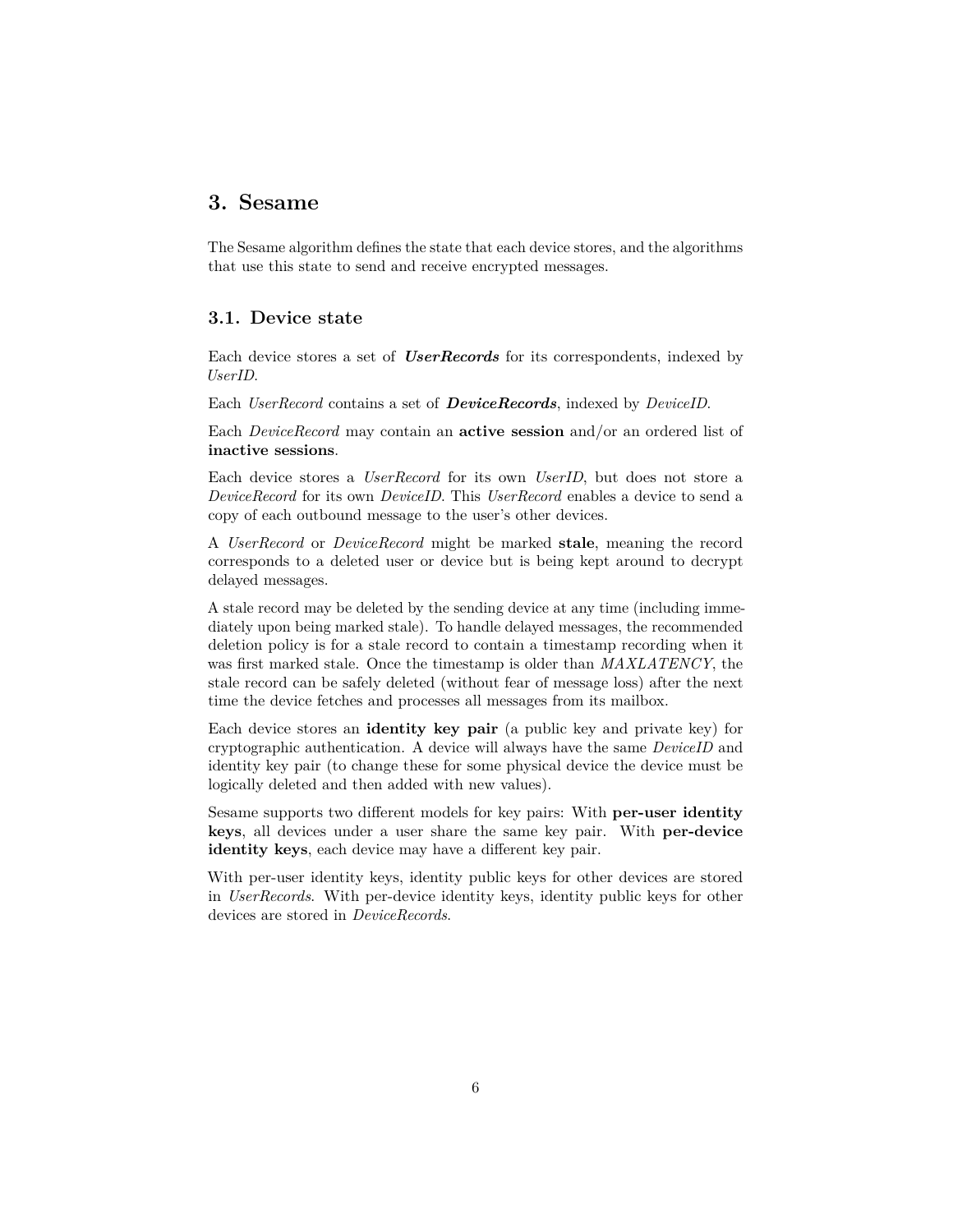### <span id="page-6-0"></span>**3.2. Updating device state**

Devices can modify their local state in several ways:

Devices can **delete** *UserRecords*, *DeviceRecords*, and sessions. If the last session in a *DeviceRecord* is deleted, then the *DeviceRecord* is deleted. If the last *DeviceRecord* in a *UserRecord* is deleted, then the *UserRecord* is deleted.

Devices can **insert** new sessions into a *DeviceRecord*. An inserted session always becomes the *DeviceRecord's* active session, and the previously active session (if any) is moved to the head of the *DeviceRecord's* inactive sessions list. If the inactive sessions list grows too large, sessions may be deleted from the tail end.

Devices can **activate** an inactive session in a *DeviceRecord*, which moves the inactive session to the *DeviceRecord's* active session, and moves the previously active session (if any) to the head of the *DeviceRecord's* inactive sessions list.

Devices can **mark** *UserRecords* or *DeviceRecords* as stale.

Devices can **conditionally update** their records based on a (*UserID*, *DeviceID*, public key) tuple:

- (1) If a relevant *UserRecord* does not exist or stores an identity public key that doesn't equal the input public key, then an empty *UserRecord* is added for this *UserID* (replacing the previous *UserRecord* if one exists). With per-user identity public keys, the input public key is stored in the empty record.
- (2) If a relevant *DeviceRecord* does not exist or stores an identity public key that doesn't equal the input public key, then an empty *DeviceRecord* is added for this *DeviceID* (replacing the previous *DeviceRecord* if one exists). With per-device identity public keys, the input public key is stored in the empty record. If the *UserID* and *DeviceID* equal the device's own values, then a *DeviceRecord* is not added (a device doesn't add a *DeviceRecord* for itself).

Devices can **prep for encrypting** to a (*UserID*, *DeviceID*, public key) tuple:

- (1) The device deletes the relevant *UserRecord* and/or *DeviceRecord* if they are stale.
- (2) The device conditionally updates its records based on the tuple.
- (3) If the relevant *DeviceRecord* doesn't have an active session, then the device creates a new initiating session using the relevant public key for the *DeviceRecord*. The new session is inserted into the *DeviceRecord*.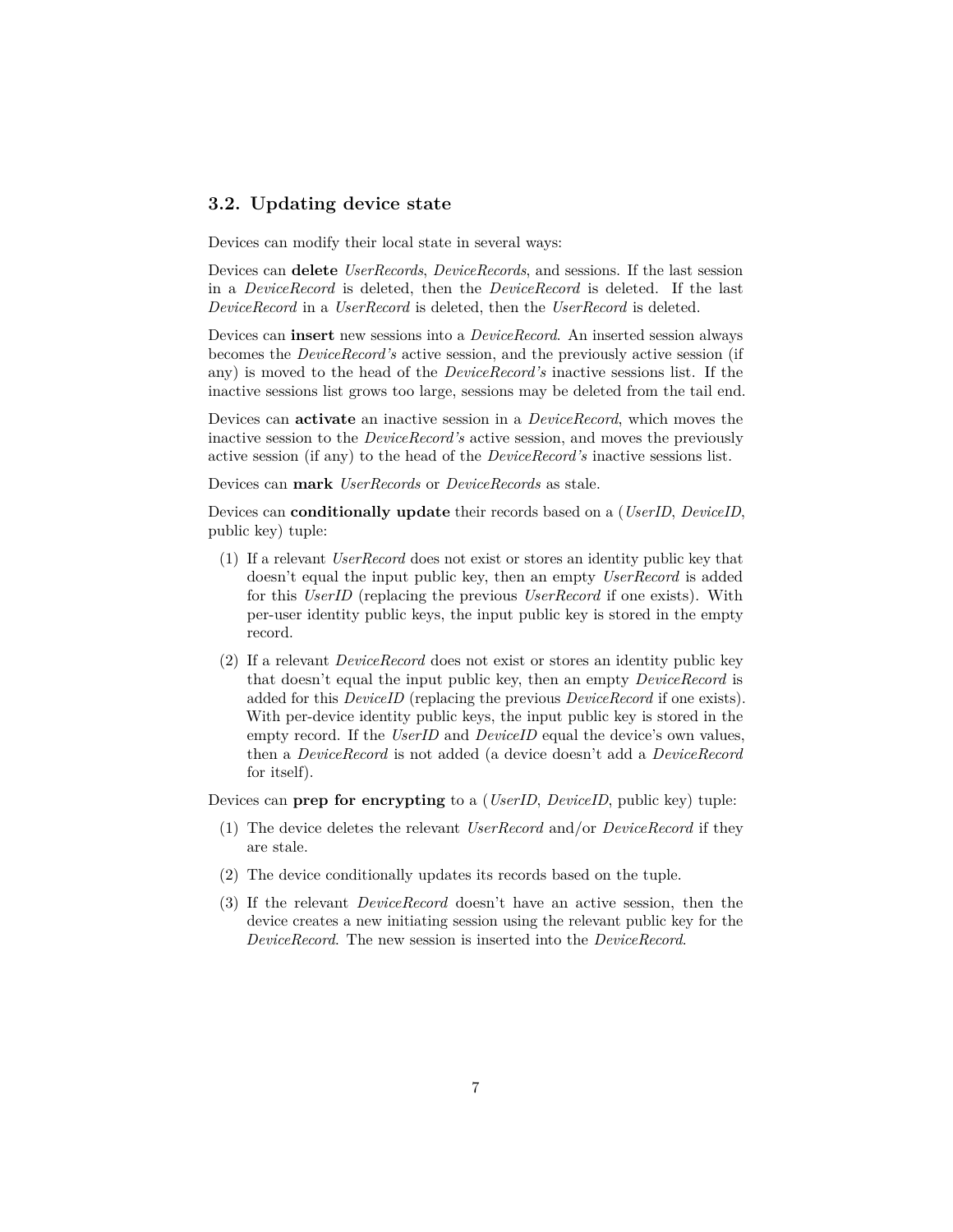### <span id="page-7-1"></span><span id="page-7-0"></span>**3.3. Sending messages**

The input to the Sesame sending process is some plaintext and a set of recipient *UserIDs*. The recipient set includes the device's own *UserID*.

The plaintext is encrypted and sent by the sending device using the following process for each recipient *UserID*:

- (1) If a relevant non-stale *UserRecord* exists for the recipient *UserID*, then for each non-stale *DeviceRecord* in the *UserRecord* that contains an active session, the sending device encrypts the plaintext using that active session.
- (2) The recipient *UserID* is sent to the server, along with the list of encrypted messages and a corresponding list of *DeviceIDs* indicating the recipient mailbox for each message. These lists will be empty if no relevant active sessions exist.
- (3) If the recipient *UserID* is currently in-use and the sender's list of *DeviceIDs* is current for the recipient *UserID*, then the server accepts the messages and the messages are sent to the relevant mailboxes. This process then terminates for the recipient *UserID*, returning to step 1 for the next recipient *UserID*.
- (4) Otherwise the server rejects the messages and either informs the sending device if the recipient *UserID* does not exist; or informs the sending device of the old *DeviceIDs* and new *DeviceIDs* needed to make the sending device's records current, and the identity public keys corresponding to any new *DeviceIDs*.
- (5) If the server indicates that the recipient *UserID* does not exist, then the sending device marks the relevant *UserRecord* (if any) as stale. The sending device then terminates this process for the recipient *UserID*, returning to step 1 for the next recipient *UserID*.
- (6) For each old *DeviceID*, the sending device marks the relevant *DeviceRecord* as stale.
- (7) For each new *DeviceID*, the sending device preps for encrypting to the tuple (*UserID*, *DeviceID*, relevant public key).
- (8) This process is restarted from step 1 for the current recipient *UserID*.

If any error occurs in encrypting to a particular user (e.g. an invalid server response, or a failure during session creation), then the sending device shall discard any changes to the relevant *UserRecord*. This avoids leaving records in an inconsistent state. The sending device may choose to continue encrypting and sending to other users, or may terminate the entire sending process.

To avoid excessive looping in case of a malicious or buggy server, devices should impose some limit on the number of times they're willing to repeat the message sending loop for a recipient user.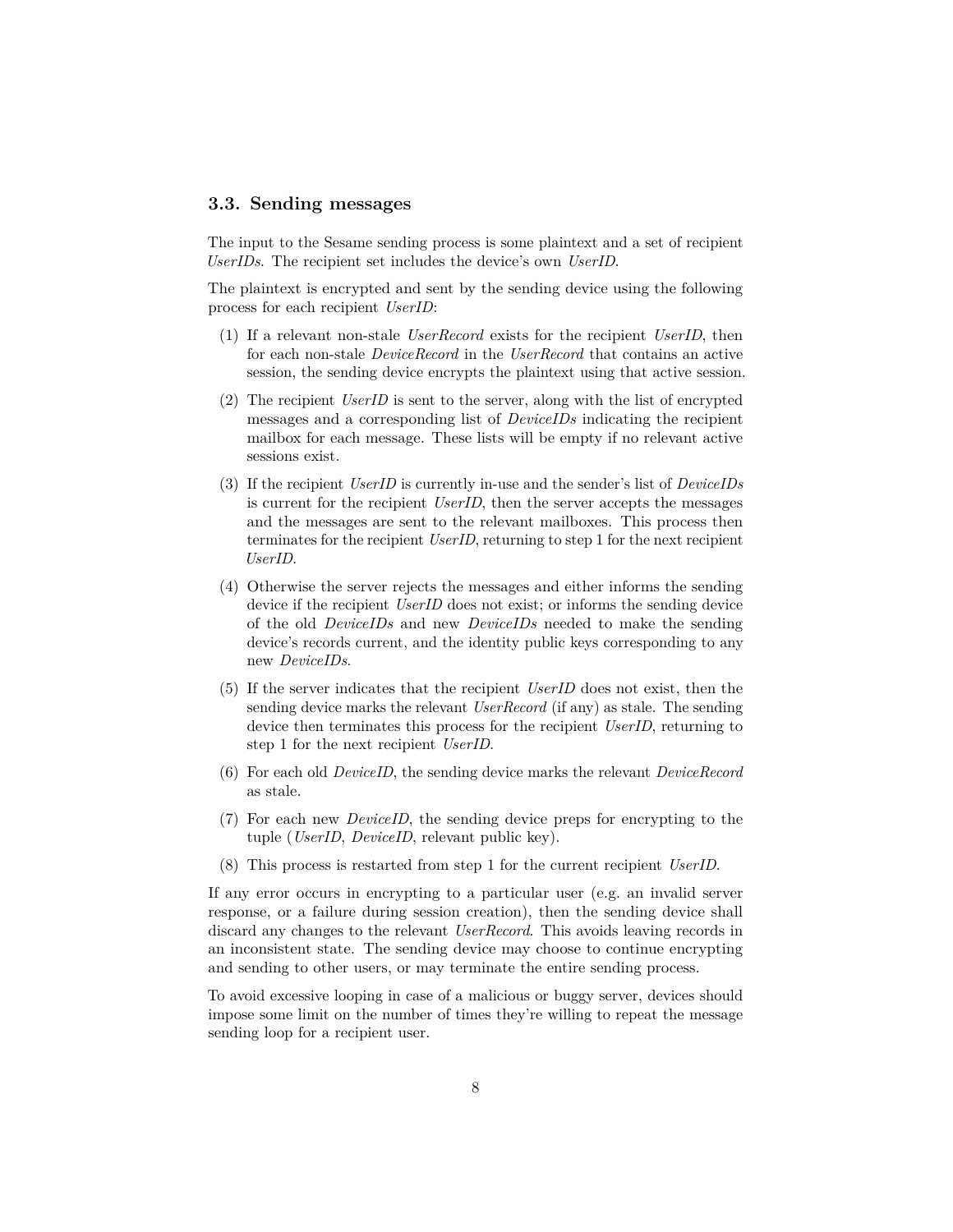### <span id="page-8-0"></span>**3.4. Receiving messages**

The input to the Sesame receiving process is an encrypted message and the sender's *UserID* and *DeviceID*, all of which were fetched from the server.

How the message is fetched is out of scope for this document. Devices might periodically poll the server, or they might receive some notification when new messages are available to be fetched.

An encrypted message is decrypted by a recipient device using the following process:

- (1) If the encrypted message is an initiation message and the recipient device does not have a relevant *DeviceRecord* containing a session that can decrypt the message, then the following steps are performed:
	- (a) The relevant public key is extracted from the message header.
	- (b) The device conditionally updates its records based on the (sender's *UserID*, sender's *DeviceID*, relevant public key) tuple.
	- (c) The device creates a new session using the initiating message and inserts the new session into the relevant *DeviceRecord*.
- (2) If no session in the relevant *DeviceRecord* can decrypt the encrypted message, then the encrypted message is discarded, all changes to device state are discarded, and this process terminates.
- (3) Otherwise, the message is decrypted with the relevant session.
- (4) If the relevant session is not active it is activated.

If any error occurs in parsing or processing the message, including cryptographic errors in session creation or decrypting the message, then the device shall discard all state changes, discard the encrypted message, and terminate the decryption process.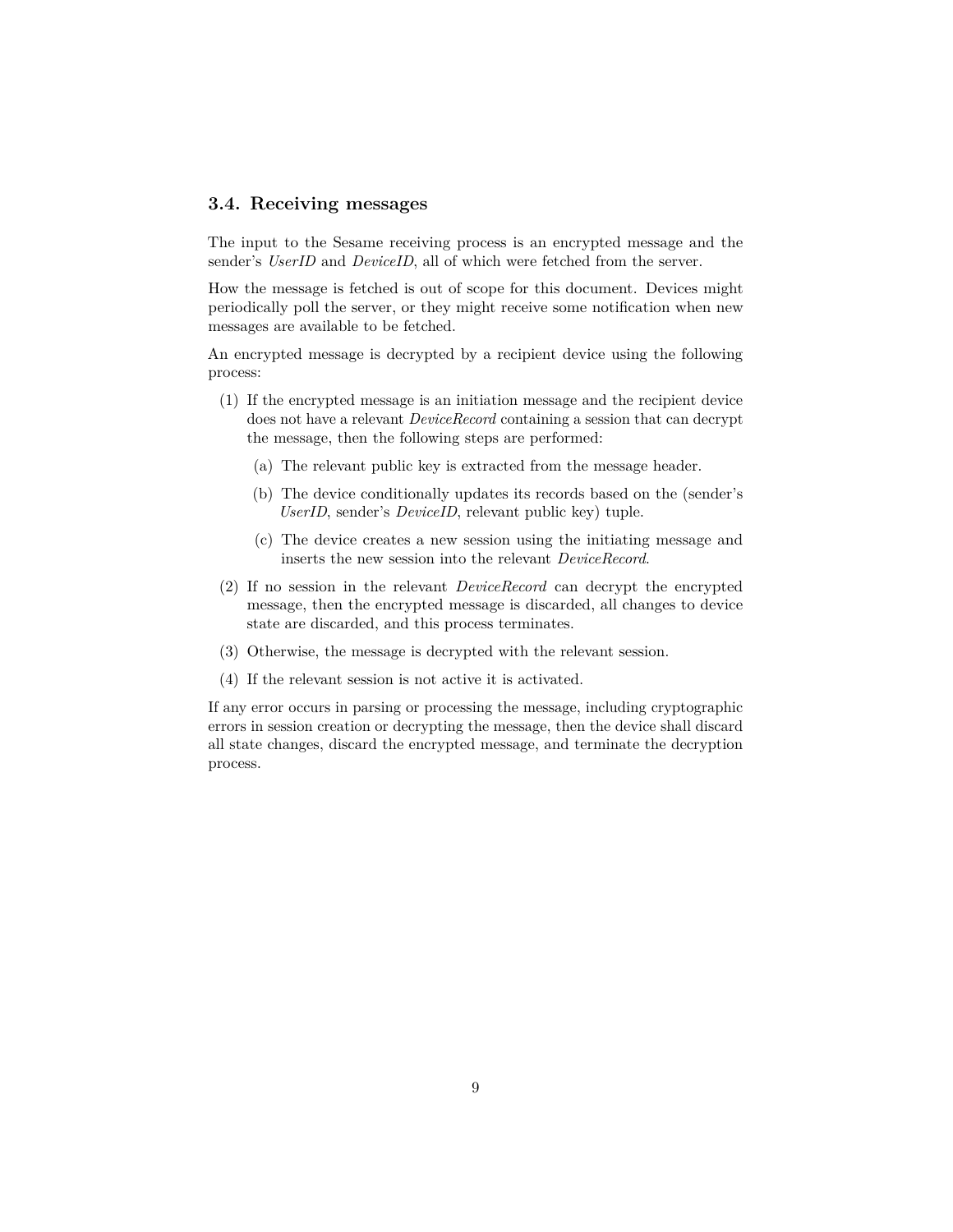### <span id="page-9-0"></span>**4. Optional features**

#### <span id="page-9-2"></span><span id="page-9-1"></span>**4.1. Retry requests and delivery receipts**

If the sender or recipient device's state has been rolled back, or the recipient device's state has been deleted, then it is possible for the recipient device to receive a valid message that it can't decrypt.

To handle this without message loss the sending device may store a set of *MessageRecords*, indexed by some *MessageID* which is unique for each encrypted message. If a single message is encrypted to several recipient devices the sender will store a separate *MessageRecord* for each recipient device, each with a unique *MessageID*. Each *MessageRecord* stores the following values:

- The plaintext of the encrypted message.
- The *UserID* for the recipient device.
- The *SessionID* for the session the message was encrypted with.

When the recipient device receives an undecryptable message, the recipient device sends an unencrypted **retry request** message to the original sending device's mailbox, containing the undecryptable message's *MessageID*.

When the original sending device fetches a retry request along with the relevant *UserID* and *DeviceID* of the device that sent the retry request, the original sending device executes the following **resending** process:

- (1) If the *MessageID* doesn't refer to a current *MessageRecord*, then the retry request is discarded and this process terminates.
- (2) If the relevant *MessageRecord* doesn't contain a *UserID* that equals the *UserID* used to send the retry request, then the retry request is discarded and this process terminates. (Note that there is no similar check for *DeviceID*; for flexibility, the retry request is allowed from a different *DeviceID* than was originally sent to.)
- (3) If a non-stale *UserRecord* and non-stale *DeviceRecord* with an active session do not exist for the relevant *UserID* and *DeviceID*; or if such a session does exist but it matches the *SessionID* from the relevant *MessageRecord*, then:
	- (a) The resending device queries the server for the identity public key corresponding to the relevant *UserID* and *DeviceID*.
	- (b) If the server indicates that the recipient *UserID* or *DeviceID* do not exist, then the relevant records are marked stale, the retry request is discarded, and this process terminates.
	- (c) The sender then preps for encrypting to the tuple (*UserID*, *DeviceID*, public key).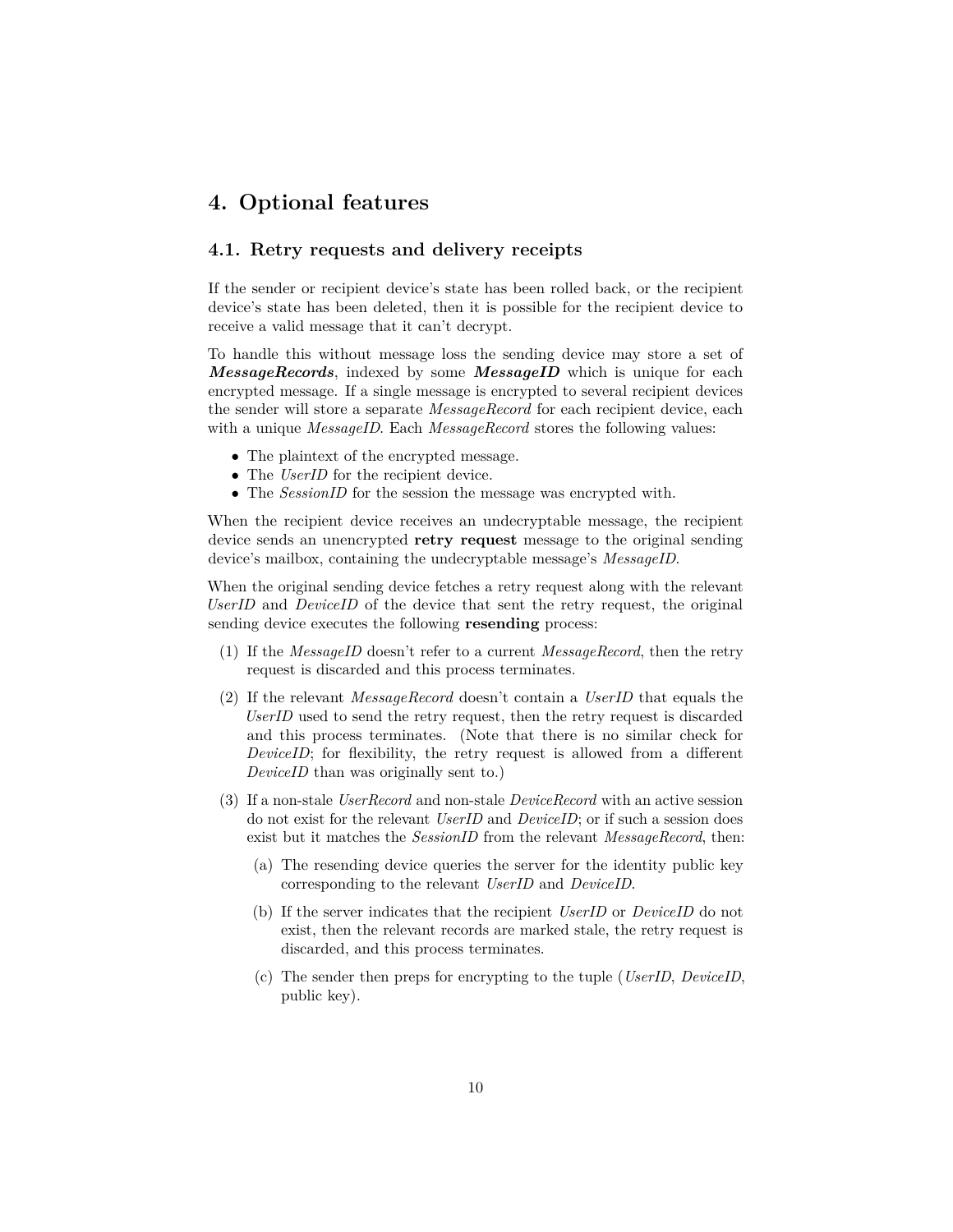- (d) If the *DeviceRecord's* active session matches the *SessionID* from the relevant *MessageRecord*, then the sending device creates a new initiating session using the relevant public key for the *DeviceRecord*. The new session is inserted into the *DeviceRecord*. This prevents the sending device from repeatedly sending a message using an orphaned session which doesn't match any recipient session.
- (4) The resending device encrypts the plaintext from the *MessageRecord* using the active session from the relevant *DeviceRecord*.
- (5) The resending device sends the encrypted message to the server, along with the *UserID* and *DeviceID* indicating the recipient mailbox.
- (6) If the server indicates that the recipient *UserID* or *DeviceID* do not exist, then the relevant records are marked stale, the retry request is discarded, and this process terminates.
- (7) Otherwise, the server accepts the message and the message is sent to the relevant mailbox. The resending device deletes the old *MessageRecord* and adds a new *MessageRecord* for the new encrypted message.

*MessageRecords* might be deleted after some time has elapsed, or if the plaintext they refer to has been deleted from the sending device by the user. Devices might also send **delivery receipts** upon successful message decryption. Delivery receipts refer to some *MessageID* and notify the sender that the *MessageRecord* may be deleted. Delivery receipts may be encrypted or unencrypted (since they follow every received message, encrypting them doesn't accomplish much).

To avoid excessive resending, devices should impose some limit on the number of times they're willing to resend a message. If any other error occurs, then the resending device shall discard any state changes and terminate the process.

#### <span id="page-10-1"></span><span id="page-10-0"></span>**4.2. Session expiration**

It may be desirable for devices to periodically replace old sessions with new sessions, for security purposes. One approach is to give each session a timestamp. The timestamp is set to the current time when an initiating session is created. When initiation messages are fetched, the server tells the recipient device the time difference between when the message arrived at the mailbox and the current time. The recipient device sets the timestamp for any initiated session to the current time minus this difference.

Time constants *MAXSEND* and *MAXRECV* are defined, where *MAXRECV* must be greater than *MAXSEND + 2(MAXLATENCY)*. At time *MAXSEND* past its timestamp a session must no longer be used for encryption, and shall be moved to the head of the inactive sessions list if active. Attempts to activate such a session have no effect. At time *MAXRECV* past a session's timestamp the session may be deleted, after first fetching and processing all mailbox messages.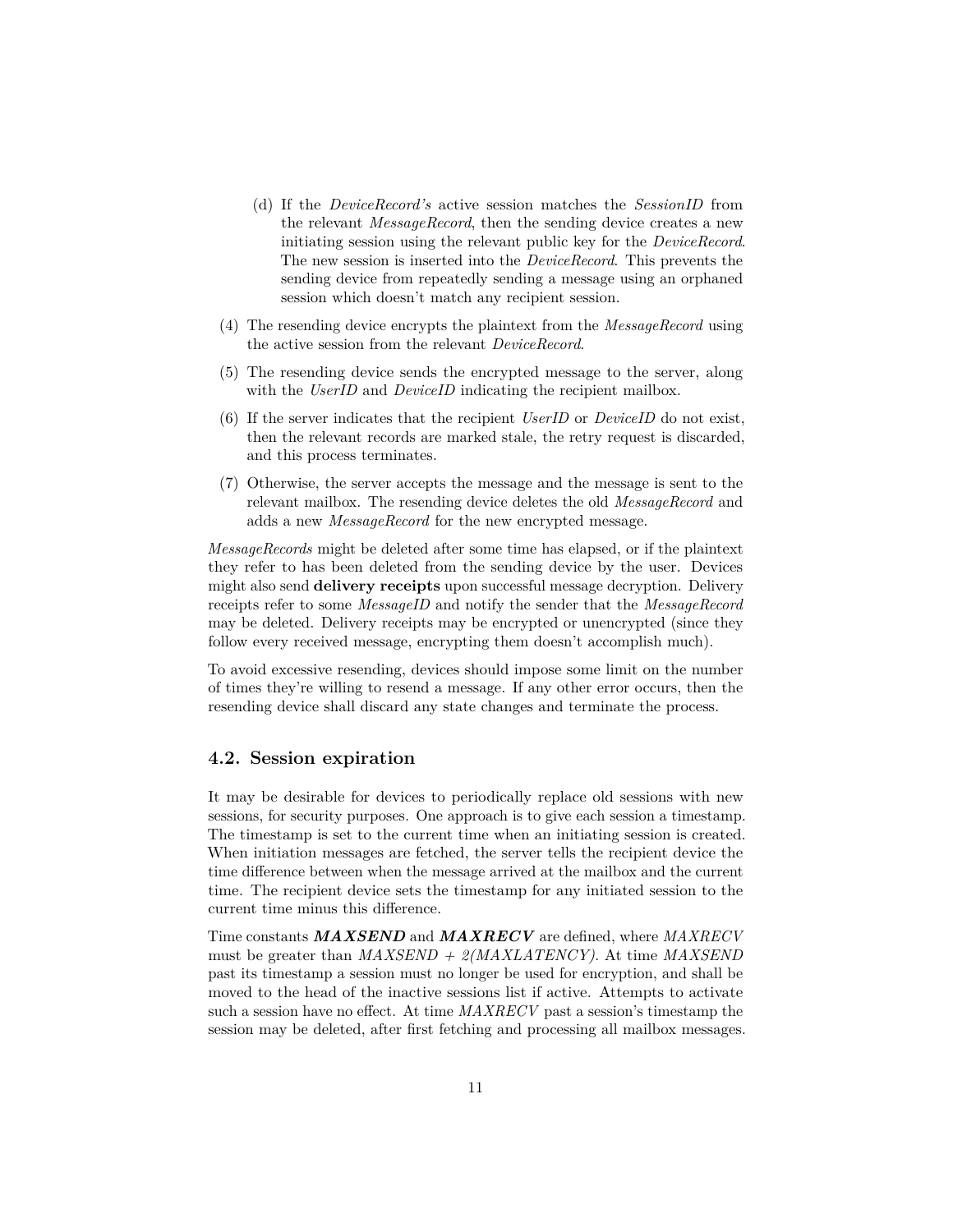### <span id="page-11-0"></span>**5. Implementation considerations**

### <span id="page-11-1"></span>**5.1. Server**

For simplicity of presentation this document discusses a single server that handles all user and device records, and all messages. In a real system these functions might be distributed across multiple entities.

For example, different servers might handle different groups of users. In this case, Alice would send a message to Bob by contacting Bob's server, and Bob would send a message to Alice by contacting Alice's server.

For another example, the server(s) that handle user and device records might be separate from the server(s) that handle mailboxes.

Other divisions of labor might be possible; analyzing all the possibilities is outside the scope of this document.

### <span id="page-11-2"></span>**5.2. X3DH and the Double Ratchet**

Sesame was designed for use with Double Ratchet sessions [\[2\]](#page-16-2) created via X3DH key agreement [\[1\]](#page-16-1).

In this instantiation, devices will publish **one-time prekeys** and **signed prekeys** to the server, alongside their identity public key.

To create an initiating session, a sending device will contact the server and fetch a **prekey bundle** containing the recipient device's identity public key, signed prekey, and a one-time prekey (if one is available). These values will be used by the X3DH algorithm to create both a secret key that initializes a Double Ratchet session, and an X3DH initial message.

The X3DH initial message is attached to every initiation message, so that the recipient can use it to create a matching Double Ratchet session. Once a response to an initiation message is received, the original sender ceases attaching the X3DH initial message to future messages, so the devices henceforth communicate using only the Double Ratchet.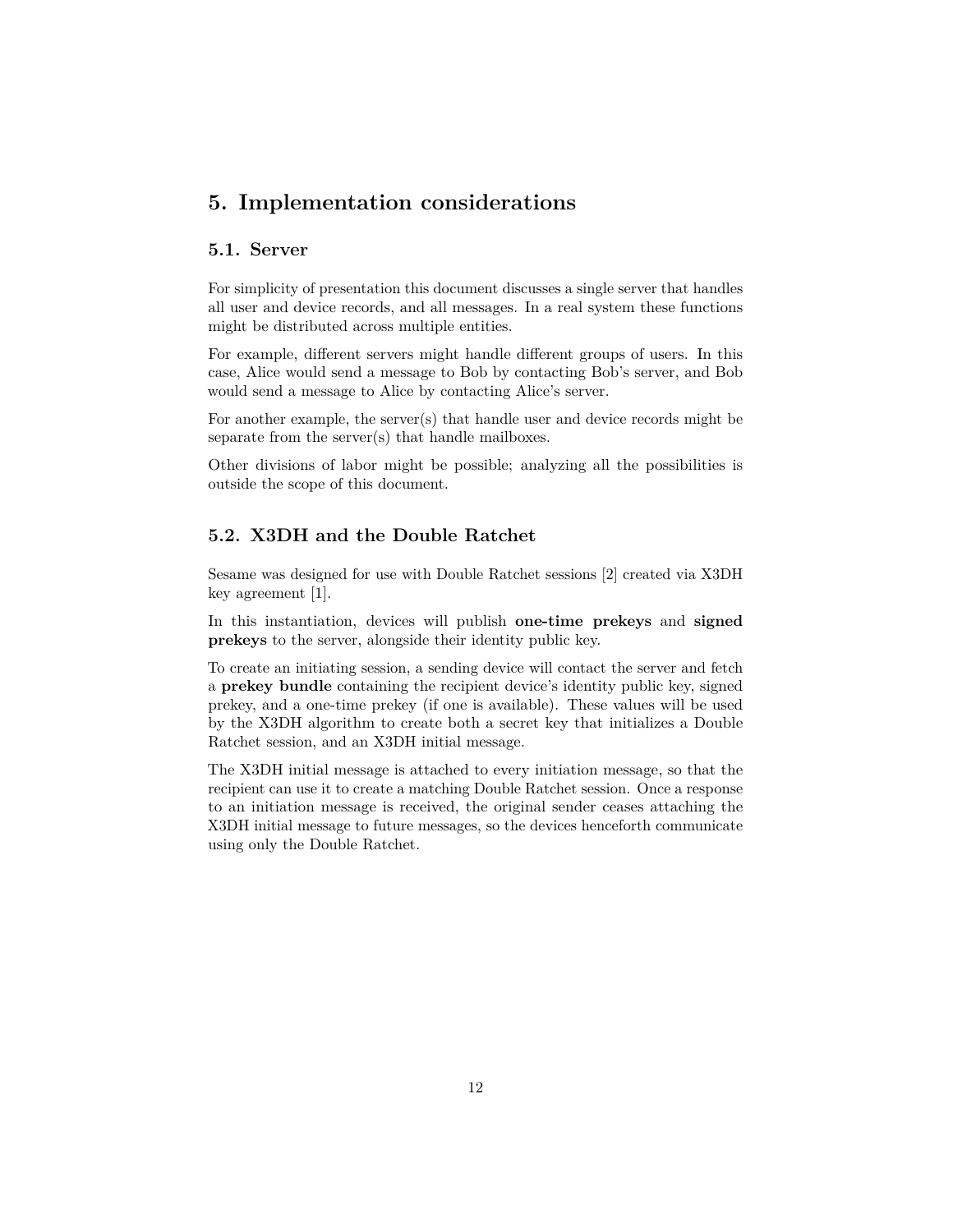### <span id="page-12-0"></span>**6. Security considerations**

### <span id="page-12-1"></span>**6.1. Authentication**

Sesame relies on users to authenticate identity public keys with their correspondents. For example, a pair of users might compare public key fingerprints for all their devices manually, or by scanning a QR code. The details of authentication methods are outside the scope of this document.

If authentication is not performed, users receive no cryptographic guarantee as to who they are communicating with.

A Sesame device might encounter a changed identity public key (or keys) for some remote user when sending, receiving, or resending messages.

This might indicate that a new user is using the *UserID*, that the user re-installed the application, or that the user added new devices (if per-device identity keys are being used). It might also indicate an attempt to impersonate the remote user by a malicious server, or by a malicious user who hijacked the original user's *UserID*.

Whenever a change in identity keys is detected users must repeat the authentication process or they will receive no cryptographic guarantee as to who they are communicating with. A device may wish to pause (or abort) the sending, receiving, or resending processes if a key change occurs, and only continue (or restart) the process if the user affirmatively acknowledges the key change. In this case, the conditional update operation will pause (or generate an error) on detecting a key change.

### <span id="page-12-2"></span>**6.2. Device compromise**

Security is catastrophically compromised if an attacker learns a device's secret values, such as the identity private key and session state. Recovery from a device compromise requires the user to replace the compromised device and compromised identity key pair and notify all correspondents of the new public key.

An attacker can leverage a compromise in many ways:

- An attacker with a device's identity private key can impersonate the compromised device to other devices.
- An attacker who can compromise a device may be able to keep persistent backdoor access to the device, or tamper with it to reduce its future security (e.g. weakening the random number generator).
- An attacker who can steal a device's secret keys can probably also steal the plaintext of locally archived messages, and any plaintext in *MessageRecords*.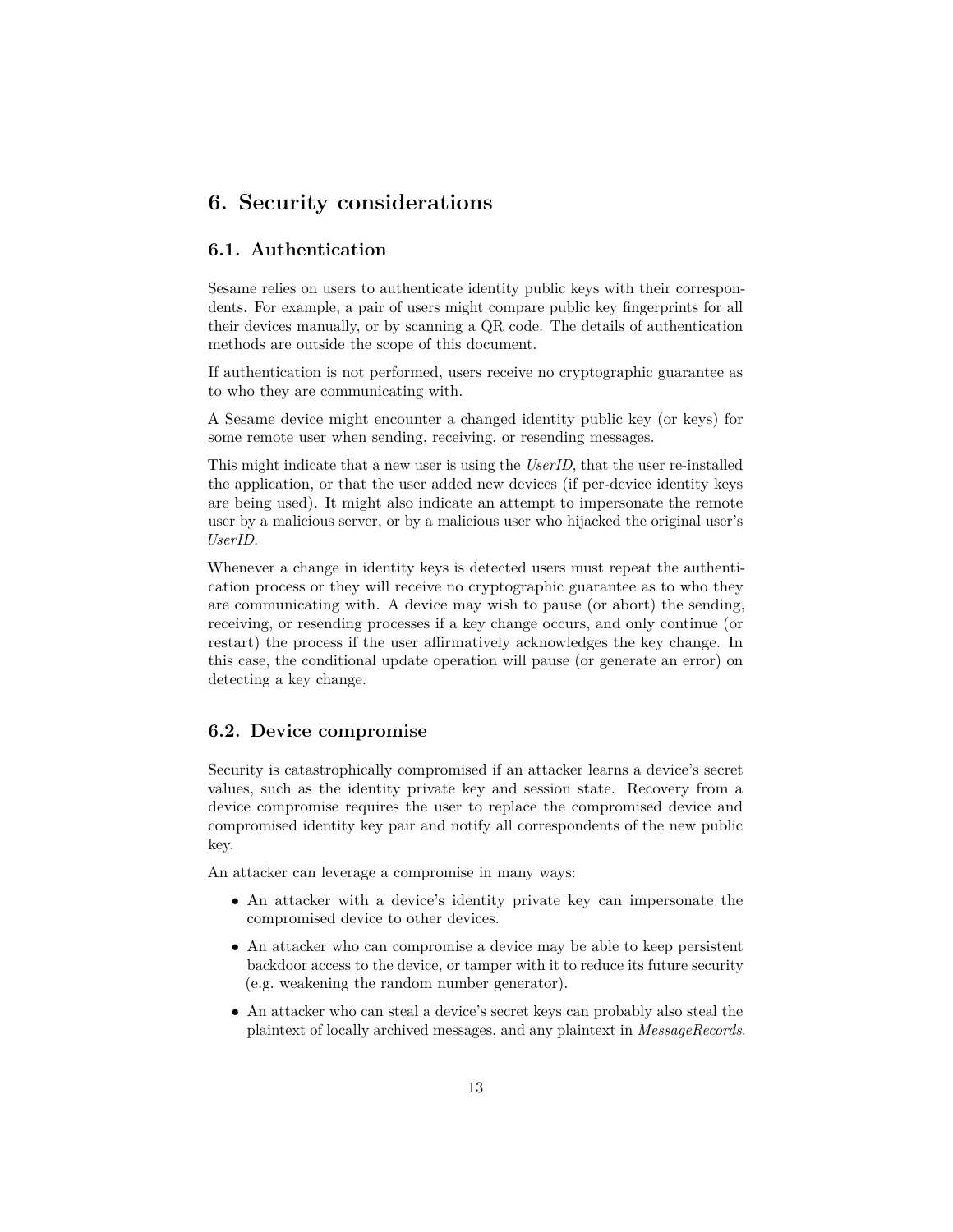• An attacker might try to use compromised keys for **passive decryption**. For example, the attacker might try to retroactively decrypt old communications, or stealthily decrypt future communications. The attacker might also use some cryptanalytic or forensic attack to reveal a device's state at some time in the past, then try to use this state to decrypt as much old traffic as possible.

Sesame's resistance to passive decryption is inherited from the session creation and message encryption algorithms it is instantiated with. For example, when Sesame uses X3DH and the Double Ratchet Algorithm, passive decryption of pre-compromise and post-compromise messages is tightly bounded by the use of ephemeral keys, prekeys, and ratcheting ([\[1\]](#page-16-1), [\[2\]](#page-16-2)).

The only caveat occurs when security is improved by message exchange with matching sessions, as in the Diffie-Hellman ratchet [\[2\]](#page-16-2). In that case, and in the rare instance that two parties simultaneously initiate new sessions with each other, then it may take a few exchanged messages before Sesame converges on a single pair of matching sessions.

- Prior to compromising the target device, an attacker might manipulate communications so as to increase the attacker's ability to decrypt older messages once the compromise occurs. For example, the server could make each message received by the target device use a new X3DH initial message without a one-time prekey (by forging retry requests, or by repeatedly deleting and re-adding devices). In this case, messages sent to the target during the lifetime of a signed prekey's private key would be decryptable if the attacker compromises that private key.
- An attacker might try to perform **key-compromise impersonation**, where the attacker impersonates other parties to the compromised party (which is different than impersonating the compromised party to other parties). For example, when Sesame uses X3DH and the Double Ratchet, the server can use a compromised signed prekey with X3DH to create sessions with the target that appear to match arbitrary third parties. This attacker capability would continue until the target deletes their compromised signed prekey private key(s). Following this, the attacker could continue impersonating specific third parties to the target using any sessions the attacker had possession of prior to signed prekey deletion. This attacker capability would continue unless (and until) the target deletes the attacker-controlled sessions through some means such as session expiration.

To mitigate the last two points, Sesame devices using X3DH and the Double Ratchet, or similar algorithms, should delete their signed prekeys on a regular basis, without allowing a malicious server to inhibit deletion. Session expiration [\(Section 4.2\)](#page-10-1) would help mitigate the final point.

Despite the various mitigations, none of these threats can be eliminated completely. None of the mitigations change the catastrophic nature of a device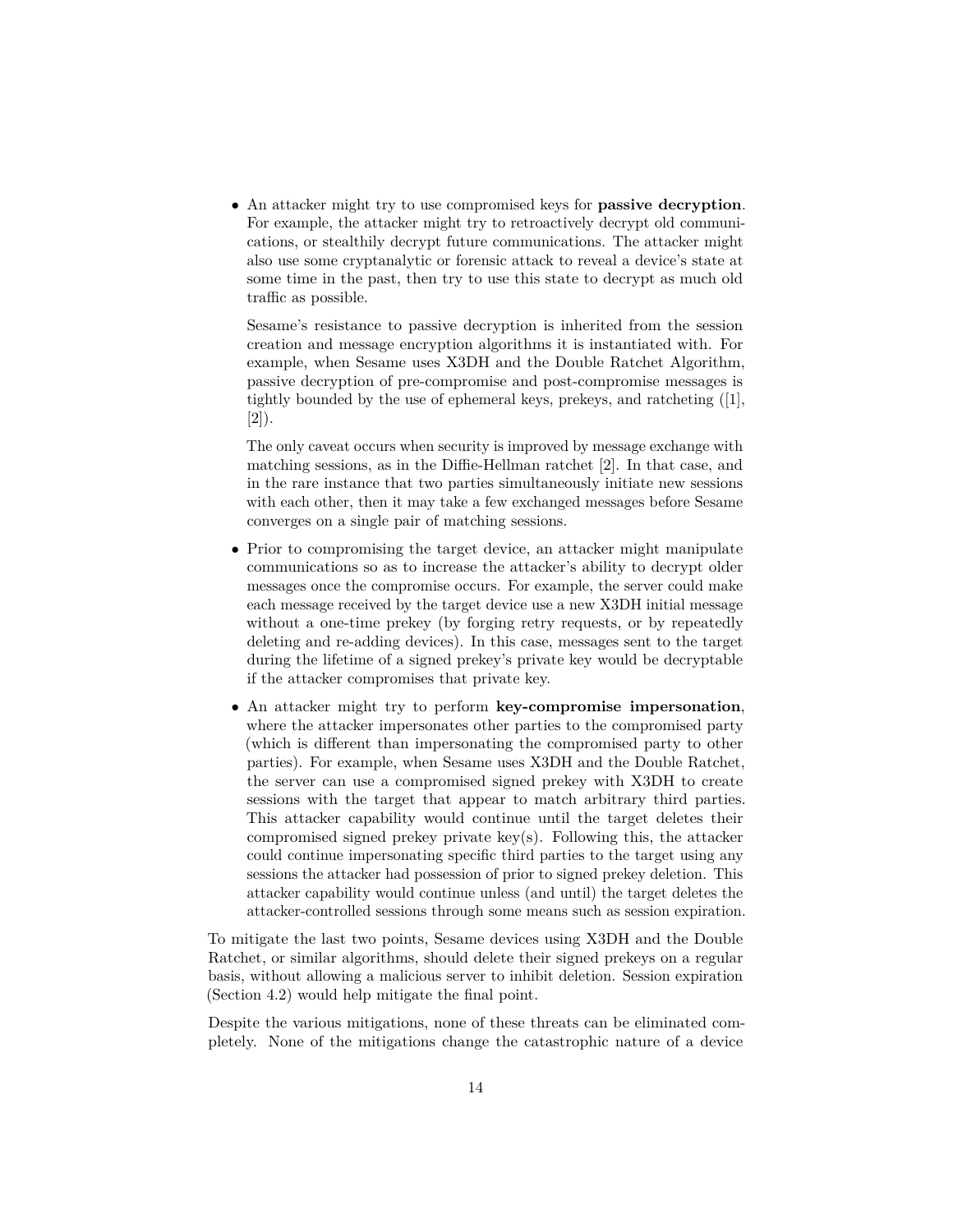compromise, or the necessity of completely replacing a compromised device and any compromised keys.

### <span id="page-14-0"></span>**6.3. Protecting server communications**

Communication between devices and servers should be encrypted and authenticated. This limits the amount of metadata that is exposed to eavesdroppers, and makes it harder for third-party attackers to perform active or passive attacks on device-to-device communications.

If an attacker is able to impersonate a victim device when authenticating to the server, the attacker could fetch messages being sent to this device. The attacker would not be able to decrypt these messages, but would learn sender *UserIDs* and *DeviceIDs*.

This could also occur if the attacker registers with the server using the same *UserID*, *DeviceID*, and identity public key that had previously belonged to a victim device. To mitigate this, the server could assign random *DeviceIDs*, to prevent reuse, or could require the registering user to prove possession of the identity private key (e.g. by signing a nonce during registration).

### <span id="page-14-1"></span>**6.4. Deleting old data**

When a user chooses to delete a plaintext message from their device, any *MessageRecords* containing copies of that plaintext should also be deleted.

Sesame uses time thresholds to determine when it is safe to delete older sessions (i.e. stale *UserRecords* and *DeviceRecords* as in [Section 3.1,](#page-5-2) and session expiration as in [Section 4.2\)](#page-0-0). The idea is for a recipient to wait for a *MAXLATENCY* time period after the last messages might have been sent that require the older sessions, at which point these messages have either arrived in the recipient's mailbox or been lost. After the recipient next fetches and processes all mailbox messages, the recipient is assured there are no more outstanding messages that require the older sessions, so the older sessions may be deleted.

If clock errors result in the recipient deleting the sessions too early, then there is a risk that undecryptable delayed messages may arrive. If clock errors prevent the recipient's clock from advancing, these older sessions might never be deleted.

To mitigate these risks clients should use secure and reliable clocks that cannot be manipulated by an attacker. Clients might also wish to combine time checks with other checks (e.g. counting some number of message round-trips or other events), to provide sanity checks so that brief clock glitches don't delete needed data.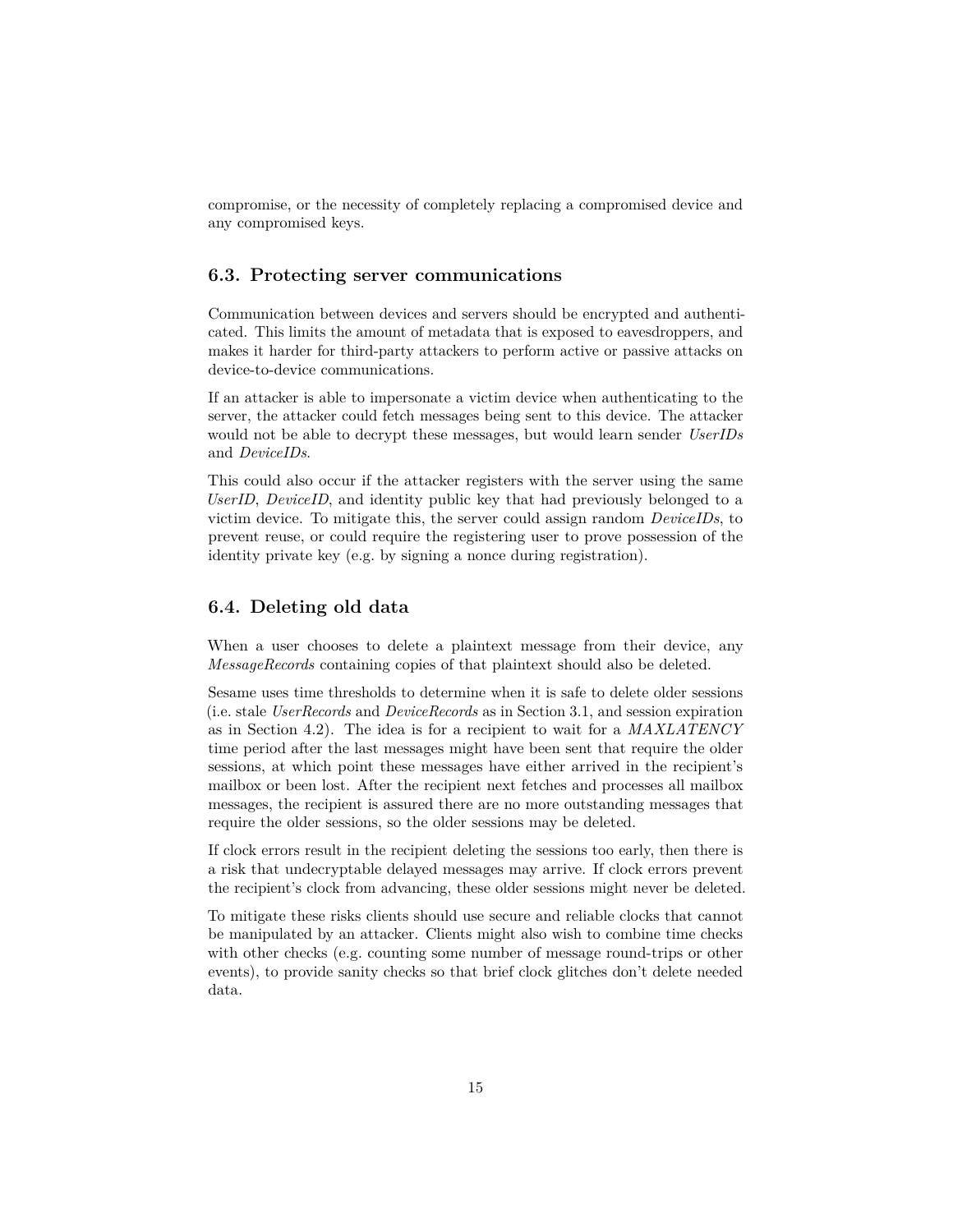### <span id="page-15-0"></span>**6.5. Bounded loops and bounded storage**

The message sending loop in [Section 3.3](#page-7-1) will repeatedly attempt to adjust the device's records to match the server's records. The resending process in [Section](#page-9-2) [4.1](#page-9-2) could be repeatedly triggered to resend a message to a recipient.

To avoid excessive looping in either case, devices are recommended to use some counter with each process (e.g. stored in memory during sending, and stored in a *MessageRecord* for resending). Devices would trigger an error after an excessive number of attempts to send, or resend, a message.

A device might also be triggered to create an excessive number of *DeviceRecords* or sessions for some *UserID*. A device might choose to set some reasonable limit on the number of *DeviceRecords* it will store for any *UserRecord*. A device might also choose to set some limit on the number of sessions it will store for any *DeviceRecord*. Extra sessions will be deleted from the tail of the inactive sessions list if this limit is exceeded.

### <span id="page-15-1"></span>**6.7. Error handling**

Care should be taken that any error in sending, receiving, or resending messages terminates the relevant process, and discards any changes that would leave the device in an inconsistent state.

Errors in message sending or resending might result in a message being delivered to some but not all of its intended recipient mailboxes.

Higher-level protocols built on Sesame must be prepared to handle partial delivery of messages to groups of recipients. One option would be to add transaction semantics so that messages are only committed to mailboxes if sending succeeds for all users, and to mandate support for resending so that messages are likely to be delivered.

### <span id="page-15-2"></span>**7. IPR**

This document is hereby placed in the public domain.

### <span id="page-15-3"></span>**8. Acknowledgements**

Thanks to Katriel Cohn-Gordon, Cas Cremers, Luke Garratt, Douglas Stebila, Nik Kinkel, and Tom Ritter for helpful discussions.

Thanks to Michael Kirk, Lilia Kai, and Tom Ritter for editorial feedback.